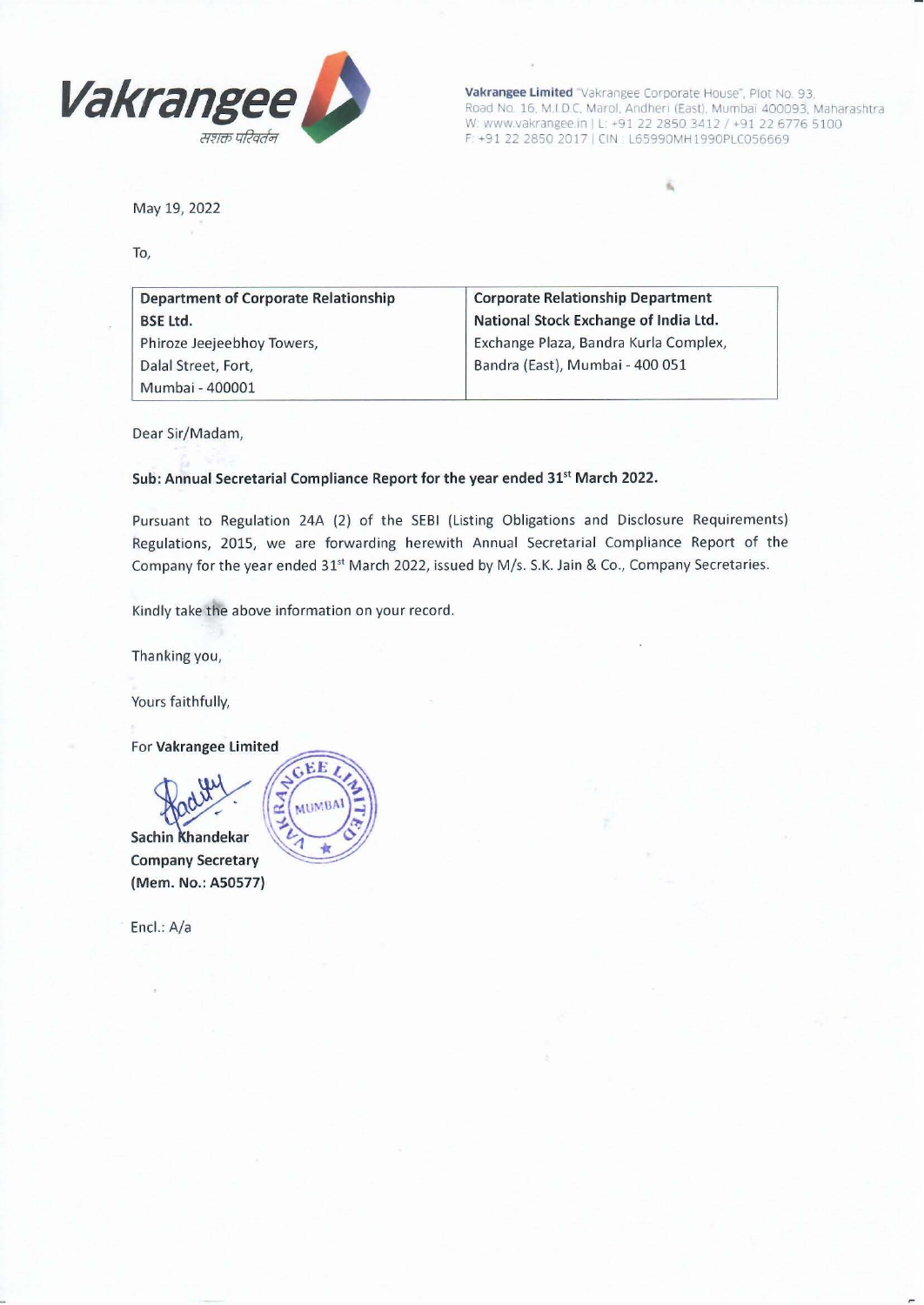## **Shubh Karan Jain (Dr.)**<br>M.Com. L.L.B., FCS, Ph.D. MIIA (USA)

## **88** *S. K. Jain & Co.*

Company Secretaries

## Secretarial compliance report of Vakrangee Limited for the year ended 31st March, 2022

I, Shubhkaran Jain, Practicing Company Secretary, have examined:

- (a) all the documents and records made available to us and explanation provided by Vakrangee Limited (hereinafter referred to as "the Listed Entity"),
- (b) the filings/ submissions made by the listed entity to the stock exchanges,
- (c) website of the Listed Entity,
- (d) any other document/ filing, as may be relevant, which has been relied upon to make this certification,

For the year ended 31" March, 2022 ("Review Period") in respect of compliance with the provisions of:

- (a) the Securities and Exchange Board of India Act, 1992 ("SEBI Act") and the Regulations, circulars, guidelines issued thereunder; and
- (b) the Securities Contracts (Regulation) Act, 1956 ("SCRA"), rules made thereunder and the Regulations, circulars, guidelines issued thereunder by the Securities and Exchange Board of India("SEBI");

The specific Regulations, whose provisions and the circulars/ guidelines issued thereunder, have been examined, include:-

- (a) Securities and Exchange Board of India (Listing Obligations and Disclosure Requirements) Regulations, 2015;
- (b) Securities and Exchange Board of India (Issue of Capital and Disclosure Requirements) Regulations, 2018; - (Not applicable as the Listed Entity has not issued any Securities during the Financial Year under review).
- (c) Securities and Exchange Board of India (Substantial Acquisition of Shares and Takeovers) Regulations, 2011;
- (d) Securities and Exchange Board of India (Buyback of Securities) Regulations, 2018;

(Not applicable as the Listed Entity has not brought back/propose to Buyback any of its securities during the Financial Year under review)

(e) Securities and Exchange Board of India (Share Based Employee Benefits) Regulations,2021;



Page 1 of 3

11, Friend's Union Premises Co-operative Society Ltd, 2nd Floor, 227, P. D'Mello Road, Mumbai 400001. Mob.: 96196 43088 / 93206 47478 · Tel.: 40043784 / 22695288 E-mail: skjaincs1944@gmail.com/csskjain1944@gmail.com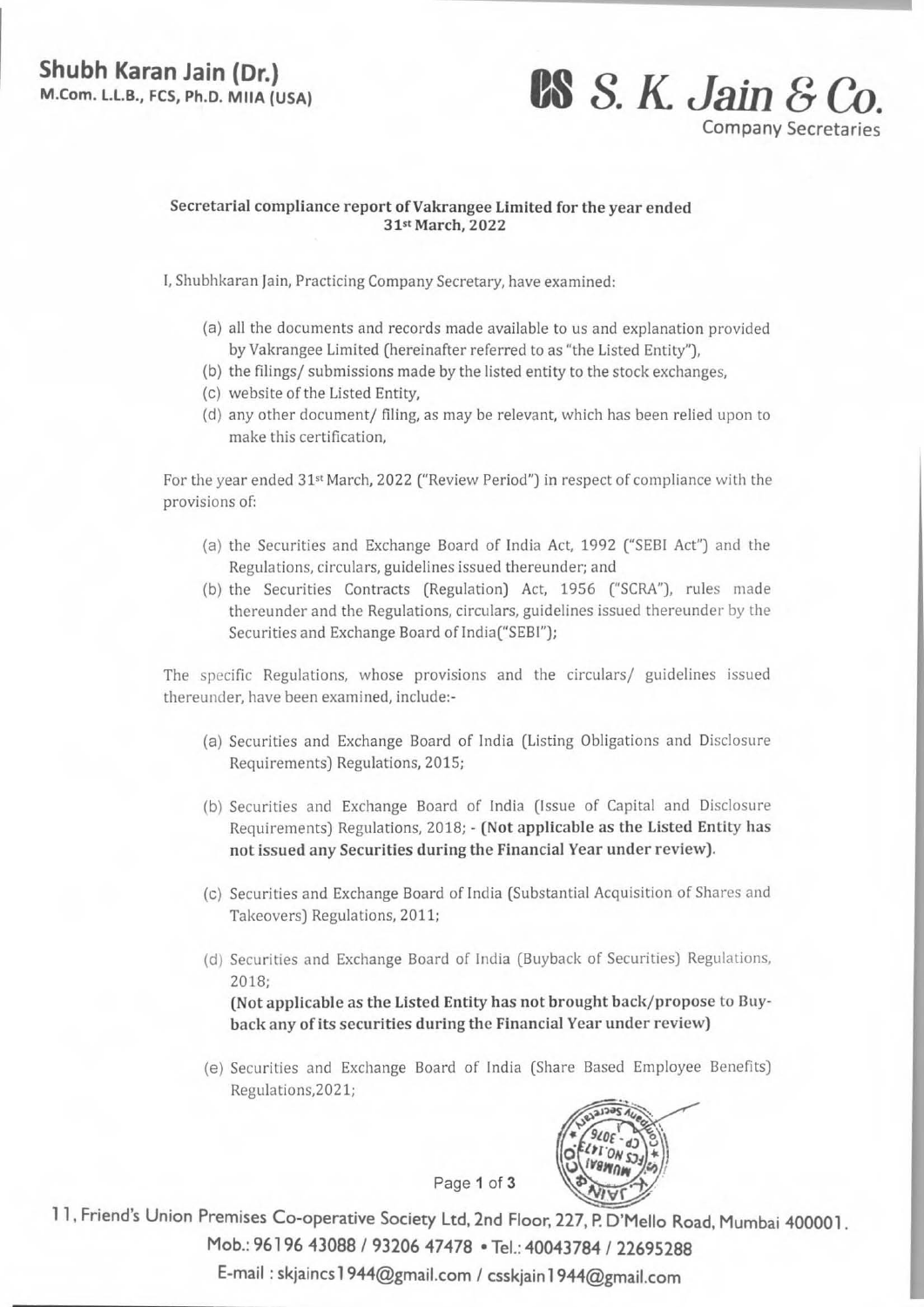- (f) Securities and Exchange Board of India (Issue and Listing of Debt Securities) Regulations, 2008 and Securities and Exchange Board of India (Issue and Listing of Non Convertible Securities) Regulations, 2021; (The Listed Entity has not issued any Debt Securities during the financial year under review)
- (g) Securities and Exchange Board of India (Issue and Listing of Non- Convertible and Redeemable Preference Shares)Regulations, 2013; (The Listed Entity has not issued any Non- Convertible and Redeemable Preference Shares during the financial year under review)
- (h) Securities and Exchange Board of India (Prohibition of Insider Trading) Regulations, 2015;and circulars/ guidelines issued thereunder;

and based on the above examination, I hereby report that, during the Review Period:

(a) The listed entity has complied with the provisions of the above Regulations and circulars/ guidelines issued thereunder, except in respect of matters specified below:-

| Sr. No | Requirement<br>Compliance<br>(Regulations/<br>circulars<br>guidelines including specific<br>clause) | Deviations | Observations/<br>Remarks of the<br>Practicing<br>Company<br>Secretary |
|--------|-----------------------------------------------------------------------------------------------------|------------|-----------------------------------------------------------------------|
|        | <b>NA</b>                                                                                           | <b>NA</b>  | NA                                                                    |

- (b) The listed entity has maintained proper records under the provisions of the above Regulations and circulars/ guidelines issued thereunder in so far as it appears from my examination of those records.
- (c) The following are the details of actions taken against the listed entity/ its promoters/ directors/ material subsidiaries either by SEBI or by Stock Exchanges *(including under the Standard Operating Procedures issued by SEBI through various circulars)*  under the aforesaid Acts/Regulations and circulars/guidelines issued thereunder:

| Sr.<br>No. | Action taken by | Details of<br>violation | Details of action<br>taken E.g. fines,<br>warning<br>letter,<br>debarment, etc. | Observations/<br>remarks of the<br>Practicing<br>Company<br>Secretary, if<br>any. |
|------------|-----------------|-------------------------|---------------------------------------------------------------------------------|-----------------------------------------------------------------------------------|
|            |                 | Refer Serial No. (a)    |                                                                                 |                                                                                   |